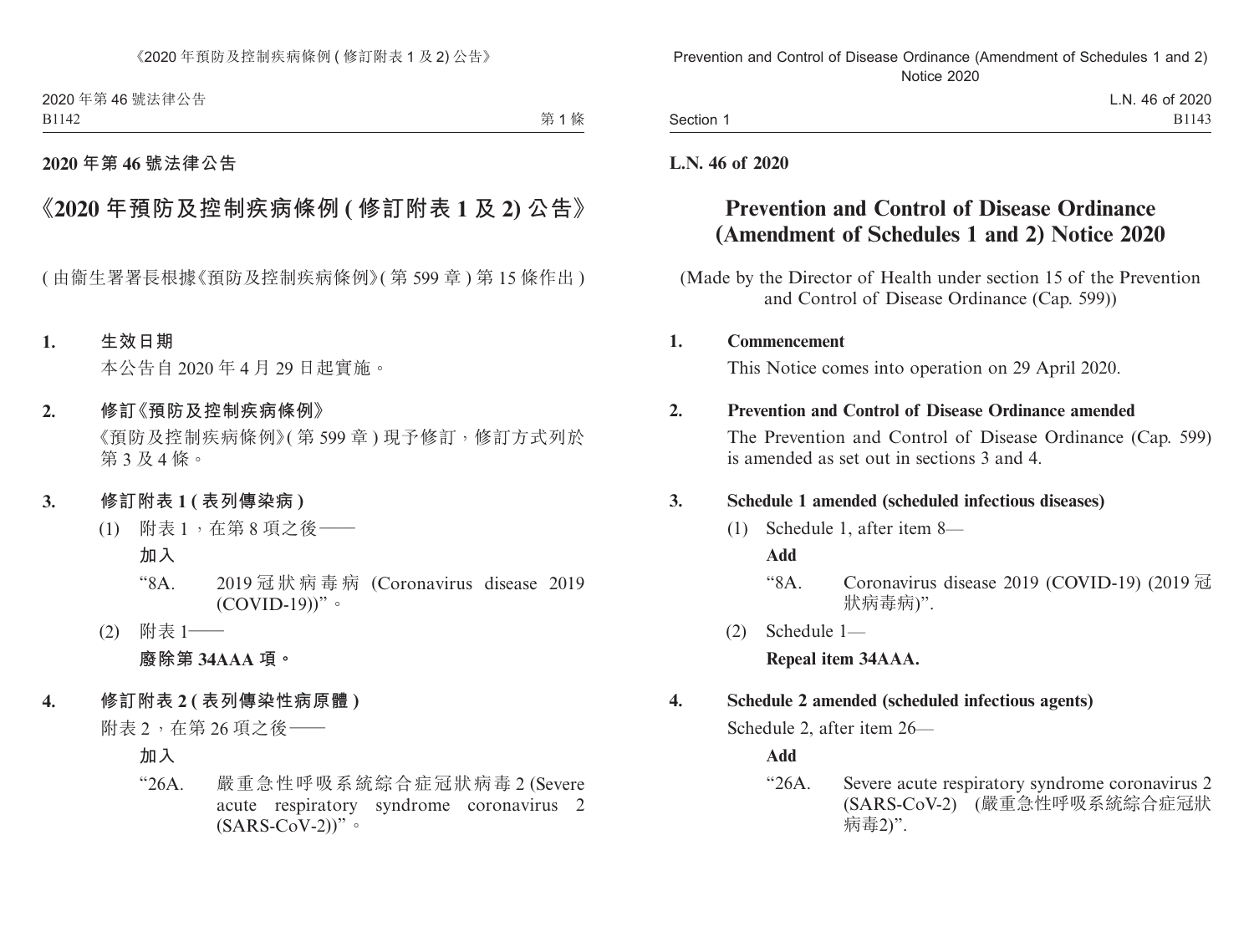《2020 年預防及控制疾病條例 ( 修訂附表 1 及 2) 公告》

2020 年第 46 號法律公告 B1144

> 衞生署署長 陳漢儀

2020 年 4 月 27 日